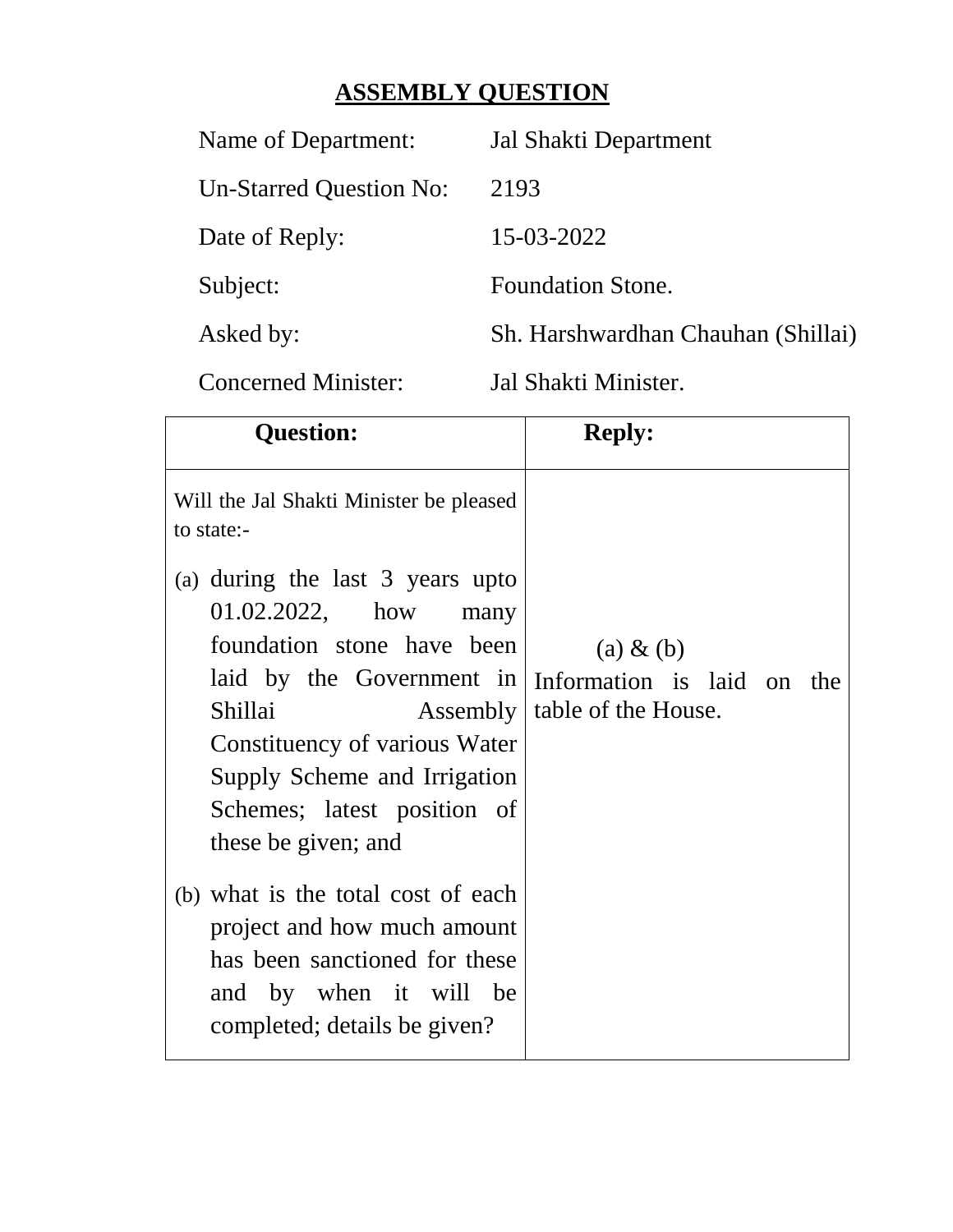## **INFORMATION IN RESPECT OF UN-STARRED ASSEMBLY QUESTION NO.2193, ASKED BY SH. HARSHWARDHAN CHAUHAN (SHILLAI).**

- (a) During the last three years upto 01-02-2022, the foundation stones of 11 Water Supply Schemes have been laid by the Government in Shillai Assembly Constituency and no foundation stone of any Irrigation Scheme has been laid during this period. Latest position of these Schemes is at annexure "A".
- (b) The total estimated cost of these Schemes is ₹ 6302.72 lakh and during this period an amount of  $\bar{\xi}$  631.39 lakh has been sanctioned for these Schemes. Detail of these Schemes alongwith likely date of completion is at annexure "A".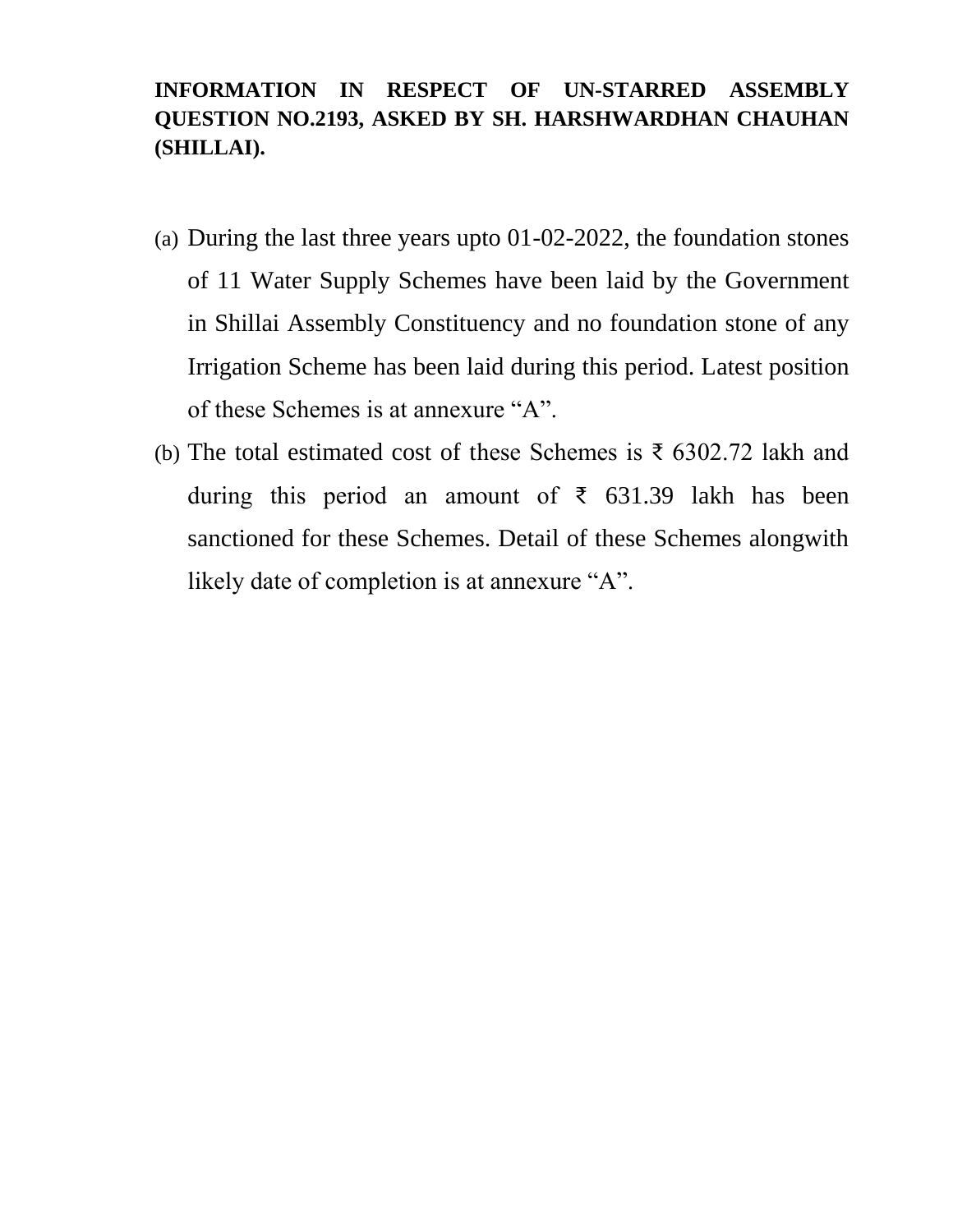| Sr.<br>No.      | Name of the Work/Project                                                                                             | Date of<br>laying of | $A/A$ & E/S<br><b>Date</b> | <b>Estimated</b><br>Cost in | <b>Total</b><br><b>Budget</b> | <b>Total</b><br><b>Expenditure</b> | <b>Physical</b><br>progress in | <b>Likely</b><br>date of | <b>Remarks</b>                              |
|-----------------|----------------------------------------------------------------------------------------------------------------------|----------------------|----------------------------|-----------------------------|-------------------------------|------------------------------------|--------------------------------|--------------------------|---------------------------------------------|
|                 |                                                                                                                      | foundation<br>stone  |                            | lakh                        | upto<br>c.f.y.<br>2021-22     | upto c.f.y.<br>2021-22             | $%$ age                        | completion               |                                             |
| $\mathbf{1}$    | Aug & Improvement of<br>LWSS Shillai , Kandi<br>Sundrari, Kunhat and Naya in<br>Tehsil Shillai Distt Sirmour<br>(HP) | 3.9.2021             | $3-10-2020$                | 834.63                      | 458.76                        | 458.76                             | 50%                            | December,<br>2022        | foundation stone<br>laid by Hon'ble<br>CM   |
| $\overline{2}$  | Providing Balance FHTC's to<br>various habitation in GP<br>Ajroli bandoli in Tehsil<br>Shillai Distt. Sirmaur (HP)   | 3.9.2021             | 5.5.2021                   | 35.87                       | 4.05                          | 4.05                               | 30%                            | December,<br>2022        | foundation stone<br>laid by Hon'ble<br>CM   |
| $\mathfrak{Z}$  | Providing Balance FHTC's to<br>various habitations of GP<br>Khadkan in Tehsil Shillai<br>Distt. Sirmaur (HP)         | 3.9.2021             | 14.09.2020                 | 39.24                       | 8.62                          | 8.62                               | 20%                            | December,<br>2022        | foundation stone<br>laid by Hon'ble<br>CM   |
| $\overline{4}$  | Providing GWSS to PC Hab.<br>Dharwa Jhakando in GP<br>Dharwa Jhakando Tehsil<br>Shillai Distt. Sirmour (HP)          | 3.9.2021             | 2-03-2020                  | 224.14                      | 28.64                         | 28.64                              | 30%                            | October,<br>2022         | foundation stone<br>laid by Hon'ble<br>CM   |
| $5\overline{)}$ | Provinding GWSS Lowago<br>Doner and Adjoining<br>habitations of GP Sankholi<br>Tehsile kamroo Distt.Sirmour<br>(HP)  | 3.9.2021             | 22.07.2019                 | 81.06                       | 12.05                         | 12.05                              | 50%                            | Sept.- 2022              | foundation stone<br>laid by Hon'ble<br>CM   |
| 6               | Provinding LWSS Tarat Bas<br>& adjoining habitations in GP<br>Thonta Jakhal in Tehsil<br>Kamroo Distt. Sirmour (HP)  | 3.9.2021             | 01-08-2019                 | 77.85                       | 16.76                         | 16.76                              | 60%                            | December,<br>2022        | foundation stone<br>laid by Hon'ble<br>CM   |
| $7\overline{ }$ | Remodelling and Renovation<br>of 3 No WSS Schemes Perior<br>to 1.1.2020 in Tehsil Shillai                            | 3.9.2021             | 16.1.2021                  | 1780.96                     | $\Omega$                      | $\overline{0}$                     | Approved<br>under ADB          | March,<br>2023           | Approved under<br>ADB The<br>Tendering work |